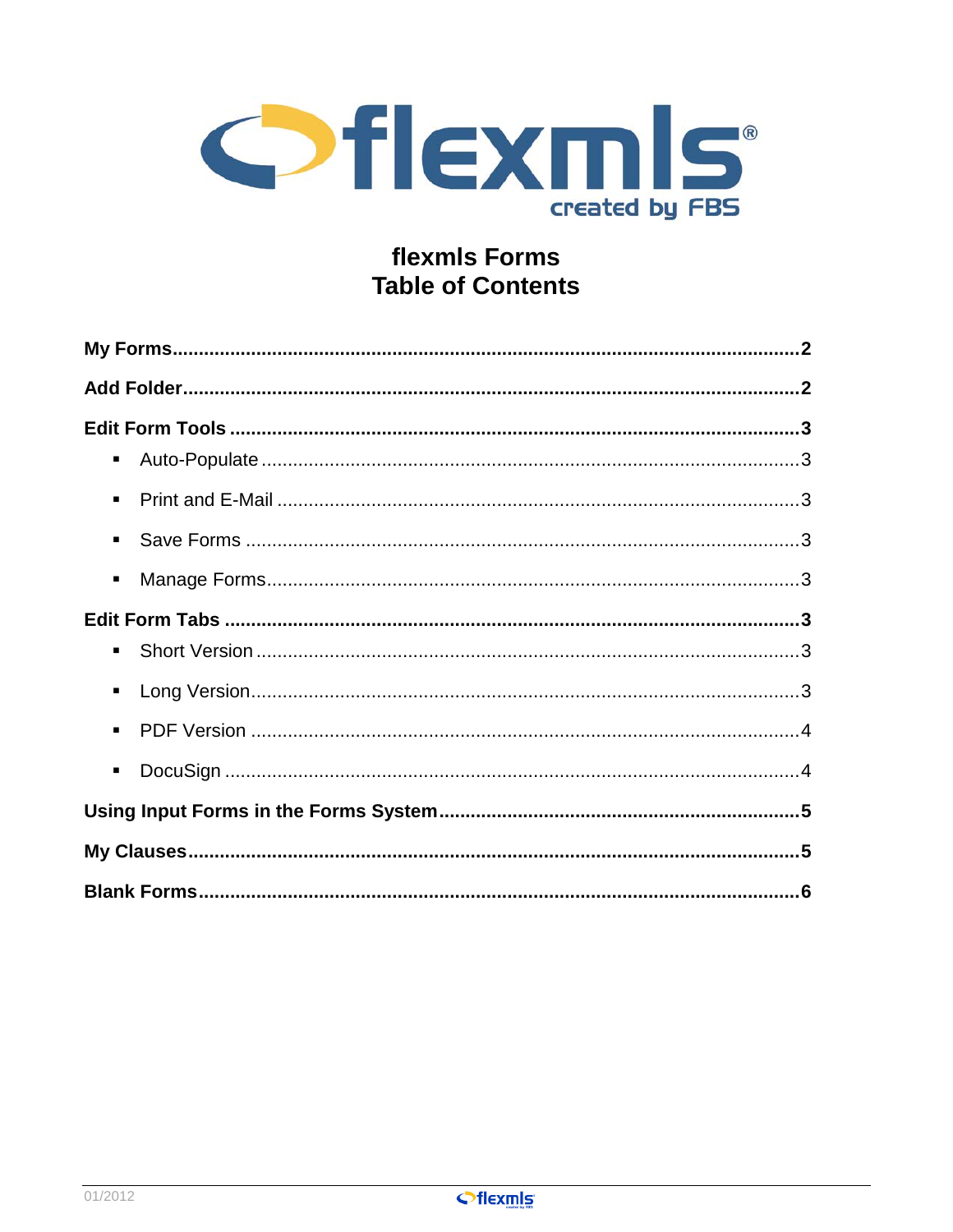# <span id="page-1-0"></span>**Forms**

To access flexmls Forms if your MLS subscribes to flexmls Forms, click **Forms** on your menu. From here, you may access your customized forms and blank forms for printing.



#### **My Forms**

The My Forms page displays your currently saved folders of forms. You may add, edit, copy, and remove forms and folders from this screen. To find a folder or form quickly, type

| <b>My Forms</b>                        | Search: Q |                       |                        | Search | Add Folder                  |            |  |
|----------------------------------------|-----------|-----------------------|------------------------|--------|-----------------------------|------------|--|
| 7 Test Folder                          |           |                       |                        |        | 258                         |            |  |
| Form                                   | Accessed  | Created               | <b>Contact Actions</b> |        |                             |            |  |
| Disclosure: Lead-Based Paint & Hazards |           | 04/12/2010 04/07/2010 |                        |        |                             |            |  |
| Agreement: Limited Agency Consent      |           | 04/07/2010            |                        |        |                             |            |  |
| Cameron                                |           |                       |                        |        | + ≥ ∟ ×                     |            |  |
| <b>Hanson</b>                          |           |                       |                        |        | ● ⊘                         | $A \times$ |  |
| <b>Hernandez</b>                       |           |                       |                        |        | $\Rightarrow$ $\Rightarrow$ | $A \times$ |  |
|                                        |           |                       |                        |        |                             |            |  |

characters in the Search field and click **Search**.



For each folder, you may use the icons at the right edge of the row to add a new form to the folder, edit the name of the folder, copy the folder, or delete the folder.

Click on a folder name to expand its contents. For each form, you may view the date it was last accessed, the date it was created, and the contacts, if any associated with the form. Click on the name of a form to view the available actions. When a form is selected, you may click on the icons to access the following actions:



**Edit** - open the form in an editing window to add or edit information,



**Move to another folder** - select a different folder for the selected form,



**Copy Folder -** copy the folder and its contents, so you can save a copy of a form with a new name, or



**Remove** - delete the form from the folder.

| <b>Start New Form</b>                                                              |
|------------------------------------------------------------------------------------|
| 1. Choose Folder Name:                                                             |
| 2. Select Forms to Add:                                                            |
| $\Box$ + Due Diligence Checklists                                                  |
| $\Box$ + Listing Forms                                                             |
| + Miscellaneous                                                                    |
| $\Box$ + Not Released                                                              |
| $\vee$ - REPC                                                                      |
| ☑ Assignment & Assumption of REPC (New Construction)UAR FORM 28<br>REPC Commercial |
| $\triangleright$ REPC Land                                                         |
| REPC Real Estate Purchase Contract                                                 |
| REPC Residential Construction                                                      |
| Seller's Notice to Buyers of Multiple Offers                                       |
| Transaction Documents Receipt                                                      |
| $\Box$ + REPC Addenda                                                              |
| $\Box$ + Seller's Disclosure                                                       |
| $\Box$ + Uncategorized                                                             |
| Continue                                                                           |

# **Add Folder**

To add a new folder, click **Add Folder** on the My Forms page. Begin by giving your folder a name. Next, select the Forms you would like to add. Click on the name of a category of forms to display the individual forms below. Place a check in the box next to an individual form to select it, or place a check in the box next to the category name to select all forms in that category.

Click **Continue** to save your folder and proceed to the editing screen for the first selected form. You can then use the autopopulate feature to populate all forms in the

folder with information about the listing and parties involved.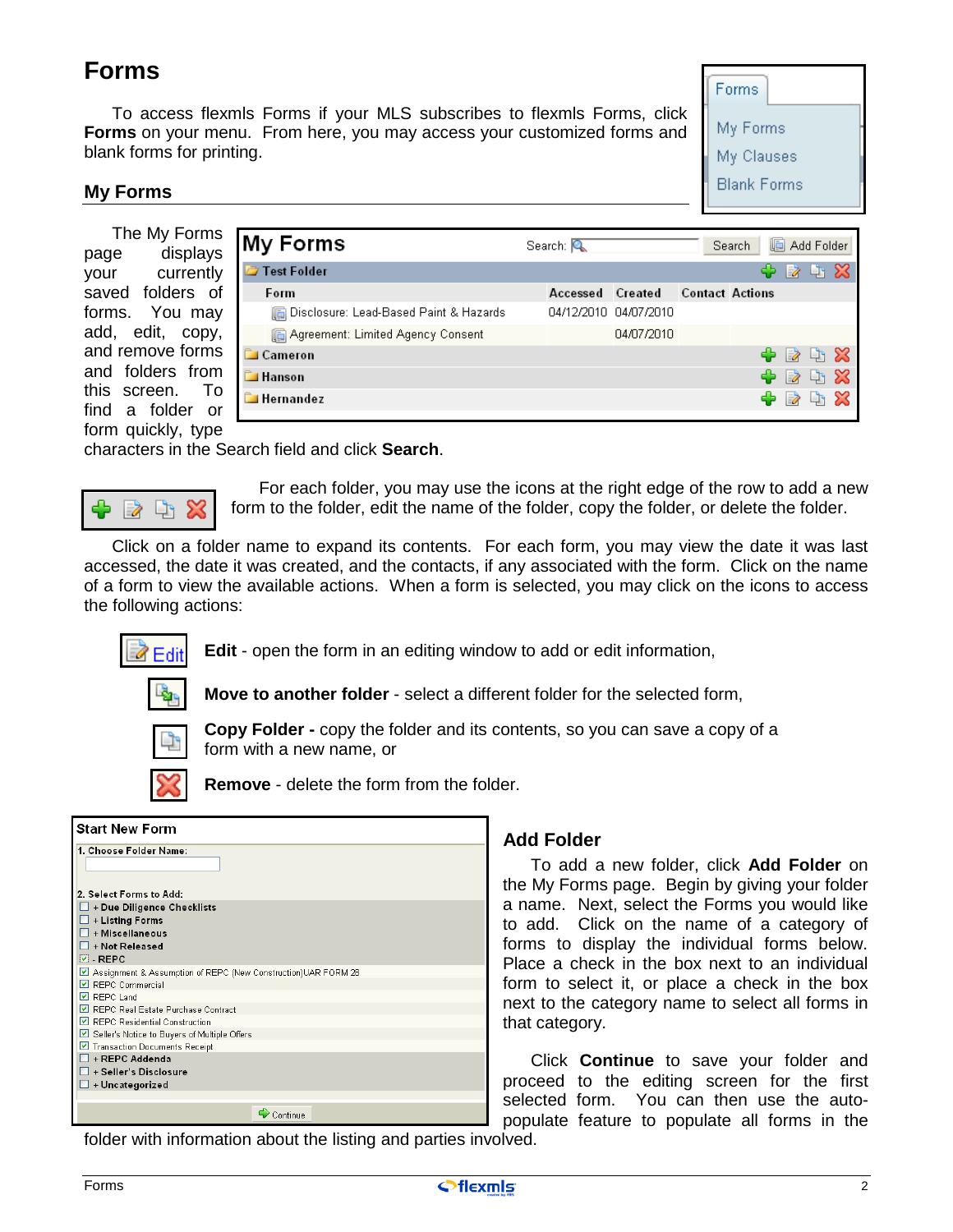# <span id="page-2-0"></span>**Edit Form Tools**

Use the buttons at the top of the Edit Forms page to manage the current form and other forms in the current folder.

#### **Auto-Populate**

Using the Auto-populate button, you may auto-populate fields in your folder, including member, listing, and contact information. Click on the magnifying glass icon to browse through member names, or type characters in the text box and click **Search** to search for a member. Enter contact information, or click **Add** to add a new contact.

#### **Print and E-Mail**

Using the Print button and E-mail button, select the current form and any other forms in the folder for printing or e-mailing.

#### **Save Forms**

The Save Forms button saves all changes to the current form and other forms in the folder.

#### **Manage Forms**

Use the Manage Forms button to add a form to the folder, remove a form, or change the order in which the forms are displayed.

#### **Edit Form Tabs**

The form editing screen is organized by tabs; the Short Version, PDF Version, and DocuSign tabs are present for every form. Some forms also have tabs labeled Long Version and Auto-Populate.

#### **Short Version**

On the Short Version tab, you may navigate easily through the fields of the form. Type and click to enter your form information into the appropriate fields. Next to multi-line text fields, look for the Insert

| Cameron                                       | Auto-Populate <b>&amp;</b> Print <b>&amp; E-mail</b> Save Forms |                 |  | Manage Forms |
|-----------------------------------------------|-----------------------------------------------------------------|-----------------|--|--------------|
|                                               | Current Form: Short Sale Contigency Addendum                    |                 |  |              |
| <b>Short Version</b>                          | Long Version   PDF Version                                      | <b>DocuSign</b> |  |              |
| Date                                          | ≕                                                               |                 |  |              |
| Page 1 of                                     |                                                                 |                 |  |              |
| Addendum to<br>Purchase<br>Agreement<br>Dated | œ                                                               |                 |  |              |

Clause icon, shaped like a scroll. Click on the icon to select from the list of clauses you've saved on the My Clauses screen, or those you've inherited from your MLS, company, or office. The short version presents the form fields only; to see the fields in context, click on the Long Version tab or the PDF Version tab.

#### **Long Version**

| Cameron<br>P                                                                                                                        | Auto-Populate ⇔ Print                            |         |               | E-mail d Save Forms | Manage Forms |
|-------------------------------------------------------------------------------------------------------------------------------------|--------------------------------------------------|---------|---------------|---------------------|--------------|
| <b>Current Form:</b><br>Short Sale Contigency Addendum                                                                              |                                                  |         |               |                     |              |
| <b>Long Version</b><br><b>PDF Version</b><br><b>Short Version</b>                                                                   | <b>DocuSign</b>                                  |         |               |                     |              |
|                                                                                                                                     | <b>SHORT SALE</b><br><b>CONTINGENCY ADDENDUM</b> |         |               |                     |              |
|                                                                                                                                     |                                                  | 1. Date | 10/14/2011    |                     | P            |
|                                                                                                                                     |                                                  |         | $2.$ Page $4$ |                     |              |
| 3.<br>Addendum to Purchase Agreement between parties, dated 10/14/2011<br>4.<br>to the purchase and sale of the property located at |                                                  |         |               | pertaining          |              |
| 5.<br>1331 Palindrome Avenue                                                                                                        |                                                  |         |               |                     |              |
| 6.<br>The proceeds of the sale will not be sufficient to fully pay off all mortgages and other liens against the property. As a     |                                                  |         |               |                     |              |

On the Long Version tab, when available, view the fields in context in a rough example of the layout of the form. Click and type to enter your information into the appropriate fields. Next to multi-line text fields, look for the Insert Clause icon, shaped like a scroll. Click on the icon to select from the list of clauses you've saved on the My Clauses screen, or those you've inherited from your MLS, company, or office.

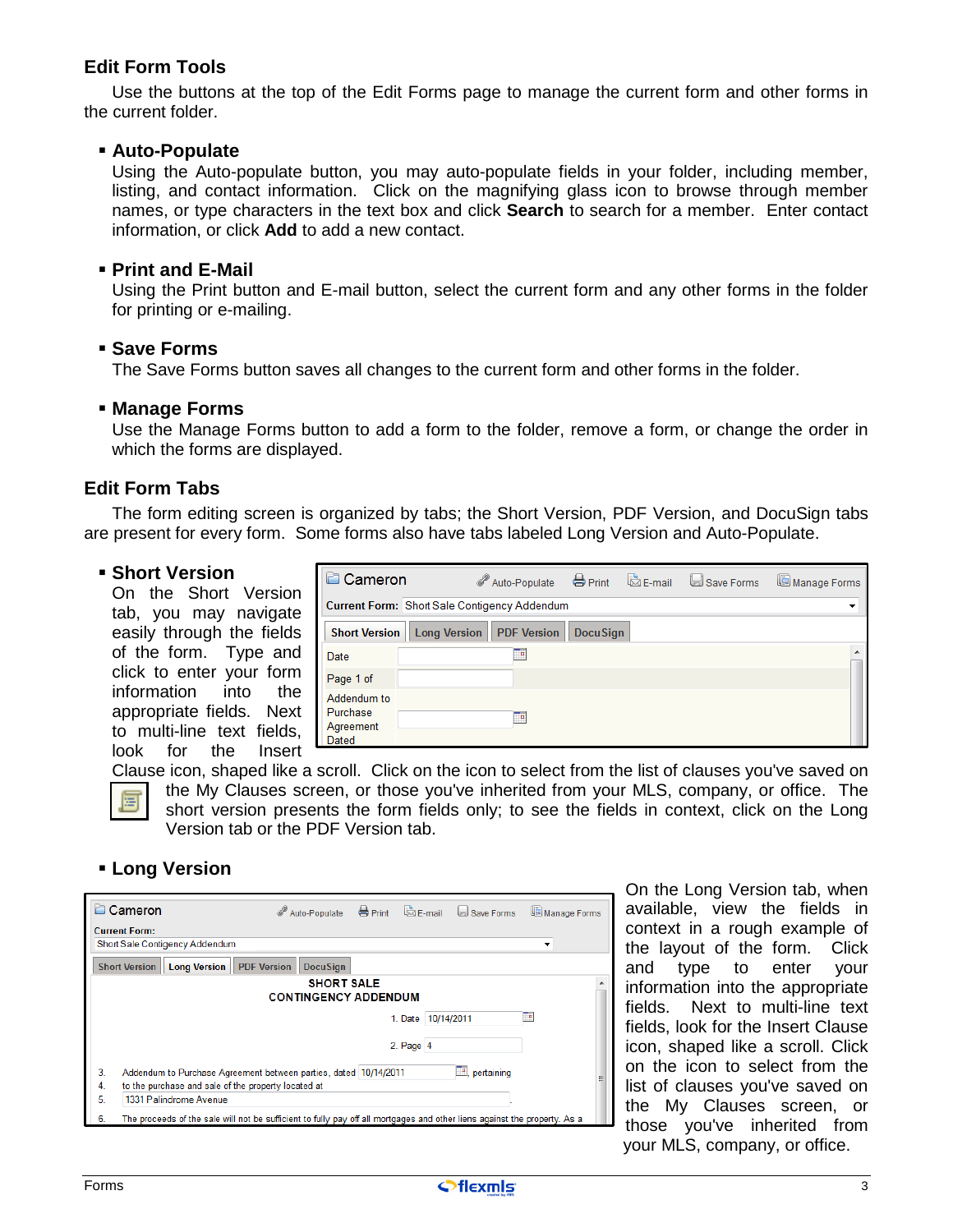## <span id="page-3-0"></span>**PDF Version**

On the PDF Version tab, view a complete version of your form. This tab displays the finished image of the form - if you would like to edit the form fields, return to the Short Version or Long Version tabs to make your changes.

| Cameron              |                                                                                | Auto-Populate S Print & E-mail Save Forms |                 |                                 |                                    | Manage Forms |
|----------------------|--------------------------------------------------------------------------------|-------------------------------------------|-----------------|---------------------------------|------------------------------------|--------------|
|                      | <b>Current Form: Short Sale Contigency Addendum</b>                            |                                           |                 |                                 |                                    | ▼            |
| <b>Short Version</b> | Long Version   PDF Version                                                     | <b>DocuSign</b>                           |                 |                                 |                                    |              |
| 3.                   | Addendum to Purchase Agreement between parties, dated 10/14/2011               |                                           | Date<br>2. Page | <b>SHORT SALE</b><br>10/14/2011 | <b>CONTINGENCY ADDENDUM</b><br>.20 | , pertaining |
| 4.<br>5.             | to the purchase and sale of the property located at.<br>1331 Palindrome Avenue |                                           |                 |                                 |                                    |              |

#### **DocuSign**

DocuSign is a third-party electronic signature service that allows you to e-mail forms for signatures and sign documents electronically. Using flexmls Forms and DocuSign together, you can send your completed forms by e-mail to gather the legally-binding signatures necessary.

If you are already a DocuSign user, you can connect your flexmls account and your DocuSign account. Sign in once, and each time you visit the DocuSign tab after, you can create new DocuSign envelopes for electronic signatures. If you are not a DocuSign user, you can use this tab to learn more about the service or to sign up.

Once you are signed in, the DocuSign tab will allow you to select all forms in the current folder, the current form, or any combination of forms. At the right, you can assign people to the roles defined in the selected forms. The roles listed will be those included in any of the forms in the folder, so you may send the forms to all appropriate parties. Use the Order box to designate the order in which the document should be signed.

| Cameron                                                                              |                              |                              |    | $\bigoplus$ Print<br>Auto-Populate | $\overline{\mathbb{Z}}$ E-mail | Save Forms            | Manage Forms             |  |  |
|--------------------------------------------------------------------------------------|------------------------------|------------------------------|----|------------------------------------|--------------------------------|-----------------------|--------------------------|--|--|
| <b>Current Form: Short Sale Contigency Addendum</b>                                  |                              |                              |    |                                    |                                |                       | $\overline{\phantom{a}}$ |  |  |
| <b>PDF Version</b><br><b>Short Version</b><br><b>Long Version</b><br><b>DocuSign</b> |                              |                              |    |                                    |                                |                       |                          |  |  |
| <b>Forms to be Signed</b>                                                            | <b>Roles</b>                 |                              |    |                                    |                                |                       |                          |  |  |
| Select: All, Current                                                                 | Buyer 1                      | Order:                       |    | 1 Name                             |                                | E-mail Address        |                          |  |  |
| Residential Input Form                                                               | Buyer 2                      | Order:                       |    | Name                               |                                | <b>E-mail Address</b> |                          |  |  |
| $\overline{\mathcal{A}}$<br>Addendum to                                              | Seller <sub>1</sub>          | Order:                       |    | Name                               |                                | <b>F-mail Address</b> |                          |  |  |
| Purchase Agreement<br>(Revised 6/09)                                                 | Seller 2                     | Order:                       |    | Name                               |                                | E-mail Address        |                          |  |  |
| Disclosure of                                                                        | <b>Listing Agent</b>         | Order:                       |    | Name                               |                                | E-mail Address        |                          |  |  |
| Agency Relationships in Real<br><b>Estate Transactions</b>                           | <b>Co-Listing Agent</b>      | Order:                       | 1. | Name                               |                                | E-mail Address        |                          |  |  |
| (Revised 6/09)<br>Extension/Change Form                                              | <b>Additional Recipients</b> |                              |    |                                    |                                |                       |                          |  |  |
| $\overline{\mathcal{A}}$<br>Addendum to Lease                                        | Choose Type                  | $\blacktriangleright$ Order: |    | 1   Name                           |                                | E-mail Address        | $+$ Add                  |  |  |
| Agreement Disclosure of                                                              |                              |                              |    | <b>Create Envelope</b>             |                                |                       |                          |  |  |

Below, you may add additional recipients as signers, or you may send a carbon copy to a nonsigning party. Click **Create Envelope** to continue. The DocuSign tab will also have links to any related envelopes. Envelopes are listed by the creation date, with the Envelope status and the subject of the DocuSign message related to the envelope included for your reference.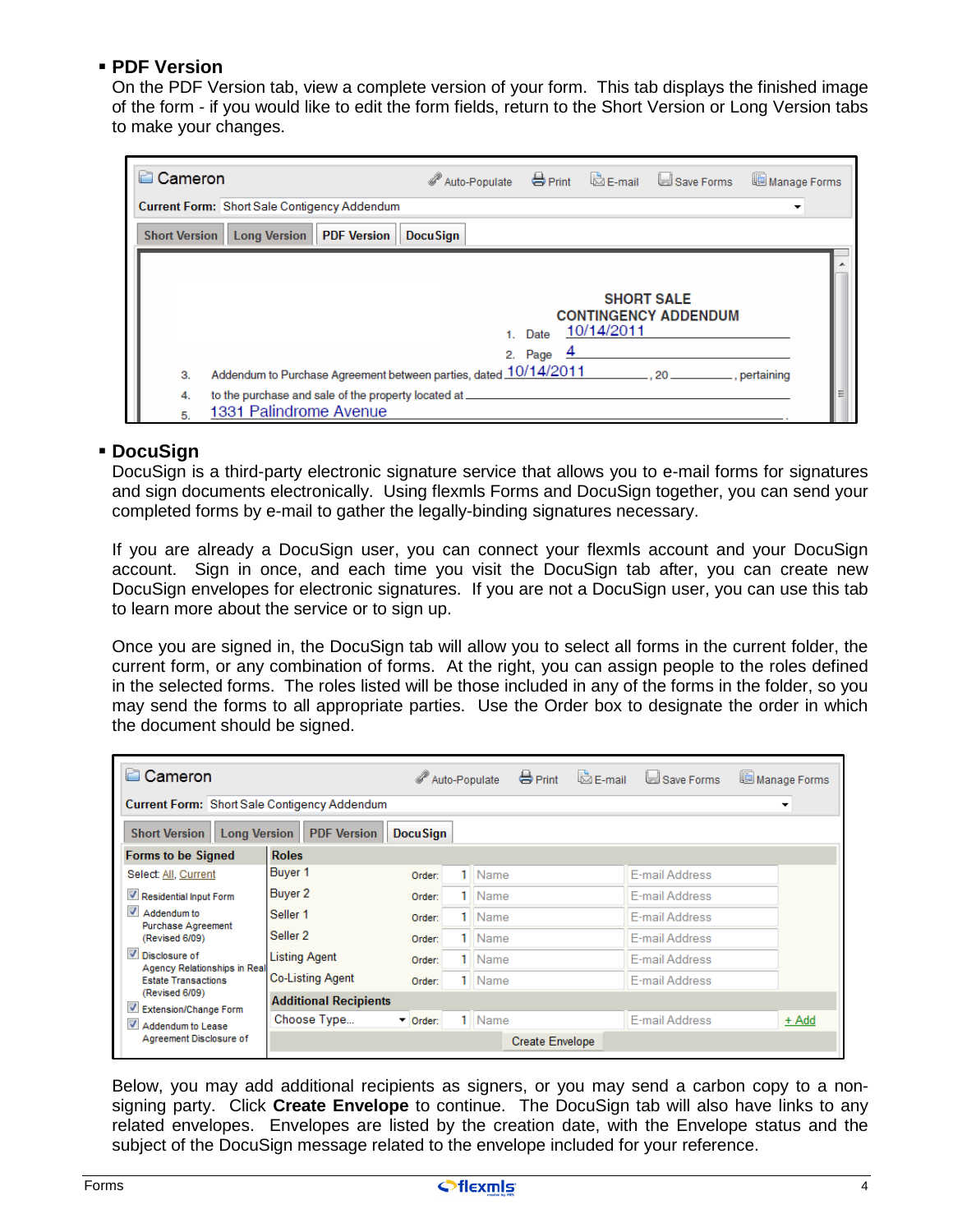<span id="page-4-0"></span>To make changes to your DocuSign settings at any time, click on the **DocuSign Settings** option under Forms on the menu.

| flexmls                  |                                              |              |                 |          |                       |                   |                    |  |  |  |
|--------------------------|----------------------------------------------|--------------|-----------------|----------|-----------------------|-------------------|--------------------|--|--|--|
| Dashboard                | Add/Change                                   | Search       | Daily Functions | Contacts | <b>Forms</b>          | <b>Statistics</b> | <b>Preferences</b> |  |  |  |
| <b>DocuSign Settings</b> |                                              |              |                 |          |                       | My Forms          |                    |  |  |  |
|                          | <b>DocuSign Connection Status: Connected</b> |              |                 |          |                       |                   | My Clauses         |  |  |  |
| Go to DocuSign Console   |                                              |              |                 |          | <b>Blank Forms</b>    |                   |                    |  |  |  |
|                          |                                              |              |                 |          | DocuSign Settings Jhn |                   |                    |  |  |  |
| <b>E-mail Address</b>    |                                              | @fbsdata.com |                 |          |                       |                   |                    |  |  |  |
| *********<br>Password    |                                              |              |                 |          |                       |                   |                    |  |  |  |
|                          | Change Account Info                          |              |                 |          |                       |                   |                    |  |  |  |
|                          |                                              |              |                 |          |                       |                   |                    |  |  |  |

#### **Using Input Forms in the Forms System**

Input forms can be included in flexmls Forms folders. Using input forms in a forms folder, you can email them as part of a group of forms and send them for electronic signature with DocuSign.

When beginning a new Form Folder, you'll have the option to include a listing input form. On the auto-populate page, when you select an MLS number or Incomplete Listing to use in auto-populating the forms, the listing input form for that property type will be populated with the listing data.

Review the completed Listing Input Form on the PDF Version tab, or use the link on the Short Version tab if you need to make changes to any of the listing data. Listing data can only be changed through the Listing Maintenance Module.

| Example 1                                                    |                                   | Auto-Populate Serint & E-mail Save Forms III Manage Forms |                         |                             |                   |             |
|--------------------------------------------------------------|-----------------------------------|-----------------------------------------------------------|-------------------------|-----------------------------|-------------------|-------------|
| Current Form: Listing Input Form +                           |                                   |                                                           |                         |                             |                   |             |
| <b>DocuSign</b><br><b>Short Version PDF Version</b>          |                                   |                                                           |                         |                             |                   |             |
| Residential Input Form: Fargo-Moorhead MLS                   |                                   |                                                           |                         |                             |                   | Page 1 of 3 |
| <b>General Information</b>                                   |                                   |                                                           |                         |                             |                   |             |
| Prefix*<br>05                                                | <b>Listing Member</b>             |                                                           | <b>Co-listing Agent</b> |                             |                   |             |
| <b>Address Information</b>                                   |                                   |                                                           |                         |                             |                   |             |
| Address #<br><b>Street Name</b><br>1001<br><b>UNIVERSITY</b> |                                   | <b>Street Suffix</b><br><b>DR</b>                         |                         | <b>Street Direction Sfx</b> | Unit #            |             |
| City*<br>Fargo                                               | State/Province*<br><b>ND</b>      | Postal Code*<br>58103                                     | Country <sup>*</sup>    |                             |                   |             |
| <b>Contract Information</b>                                  |                                   |                                                           |                         |                             |                   |             |
| <b>User Defined 34</b>                                       | Sub Type*<br><b>Single Family</b> | Realtor.com Type*<br>Residential - Single Family          |                         | Parcel No.                  | 01-0020-00660-000 |             |

#### **My Clauses**

The clauses feature allows you to save frequently-used language (clauses) for a form and easily insert that language in a field when needed. On the My Clauses page, you may create, edit, and remove clauses. The My Clauses page displays clauses that you have entered, and any clauses that your MLS has made inheritable to all members. Your company or office may also create clauses for your use.

To create a new clause, enter a name for the clause - this name will identify the clause in a list. Next, type the text of the clause, and click **Add** to add your new clause to your list of saved clauses.